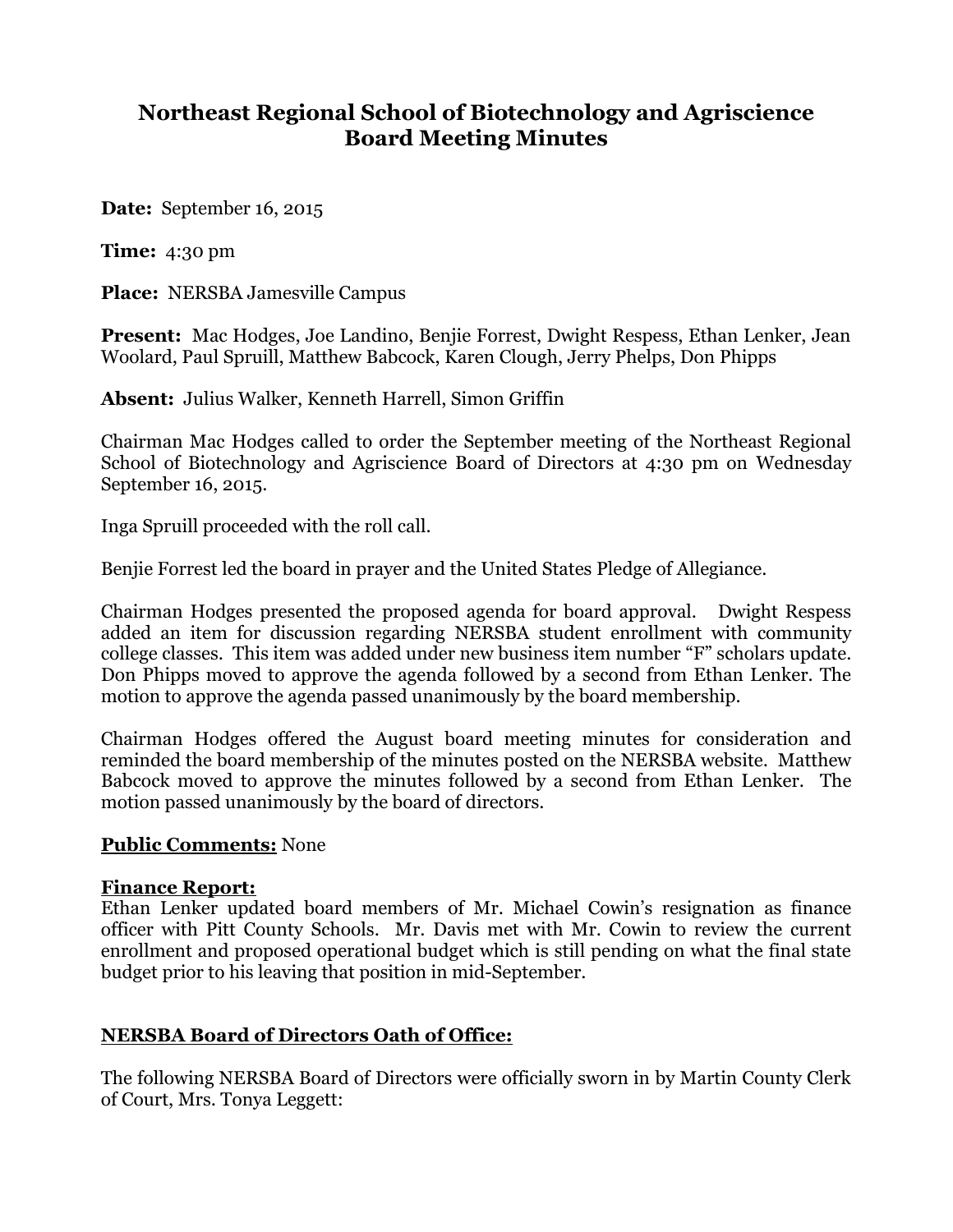Mr. Jerry Phelps, Washington County Board of Education Dr. Ethan Lenker, Superintendent of Pitt County Schools Dr. Don Phipps, Superintendent of Beaufort County Schools

## **NERSBA Science Education Program:**

Ms. Ginny Paul, Ms. Brooke Gurganus and Mr. Cole Watkins made presentations to the Board of Directors regarding their respective programs and collaboration efforts between the science and agriscience programs at NERSBA. Their comments were well received by the board membership.

#### **Old Business:**

Martin Community College Memorandum Of Understanding:

Dr. Brian Busch from Martin Community College conducted a brief follow-up question and answer session regarding the Memorandum of Understanding between NERSBA and Martin Community College. After all questions regarding the proposed Memorandum Of Understanding were addressed by Dr. Bush from individual board members, Jean Woolard moved to approve the MOU as presented followed by a second from Paul Spruill. The motion passed unanimously as voted on by the board of directors.

#### **NERSBA Comprehensive and Innovated Grant:**

Chairman Hodges thanked Mr. Davis for his persistence, hard work and long hours that he and the NERSBA faculty devoted towards this grant. He also thanked Senator Bill Cook, State Senator Harry Brown, and Representative Paul Tine along with Mrs. Jean Woolard, Mr. Benjie Forrest and Mrs. Becky Taylor with the State Board of Education with securing this grant through the North Carolina General Assembly.

## **NERSBA Board of Directors Retreat Update:**

Chairman Hodges reported the first retreat was conducted August  $4<sup>th</sup>$  with the board making progress revising and updating the current vision and mission of NERSBA.

Chairman Hodges, informed the board that during the October 21st meeting we will have Dr. Amelia McLeod meet with our board to continue work on this project.

## **NERSBA Curriculum Design Committee:**

Chairman Hodges appointed the following board members to serve on the NERSBA Curriculum Design Committee for the 2015-16 academic calendar: Benjie Forrest Julius Walker Don Phipps

## **NERSBA Board Policy Development Committee:**

Chairman Hodges appointed Jean Woolard to serve as chair of the committee along with Matthew Babcock, Karen Clough and Paul Spruill. This committee will recommend specific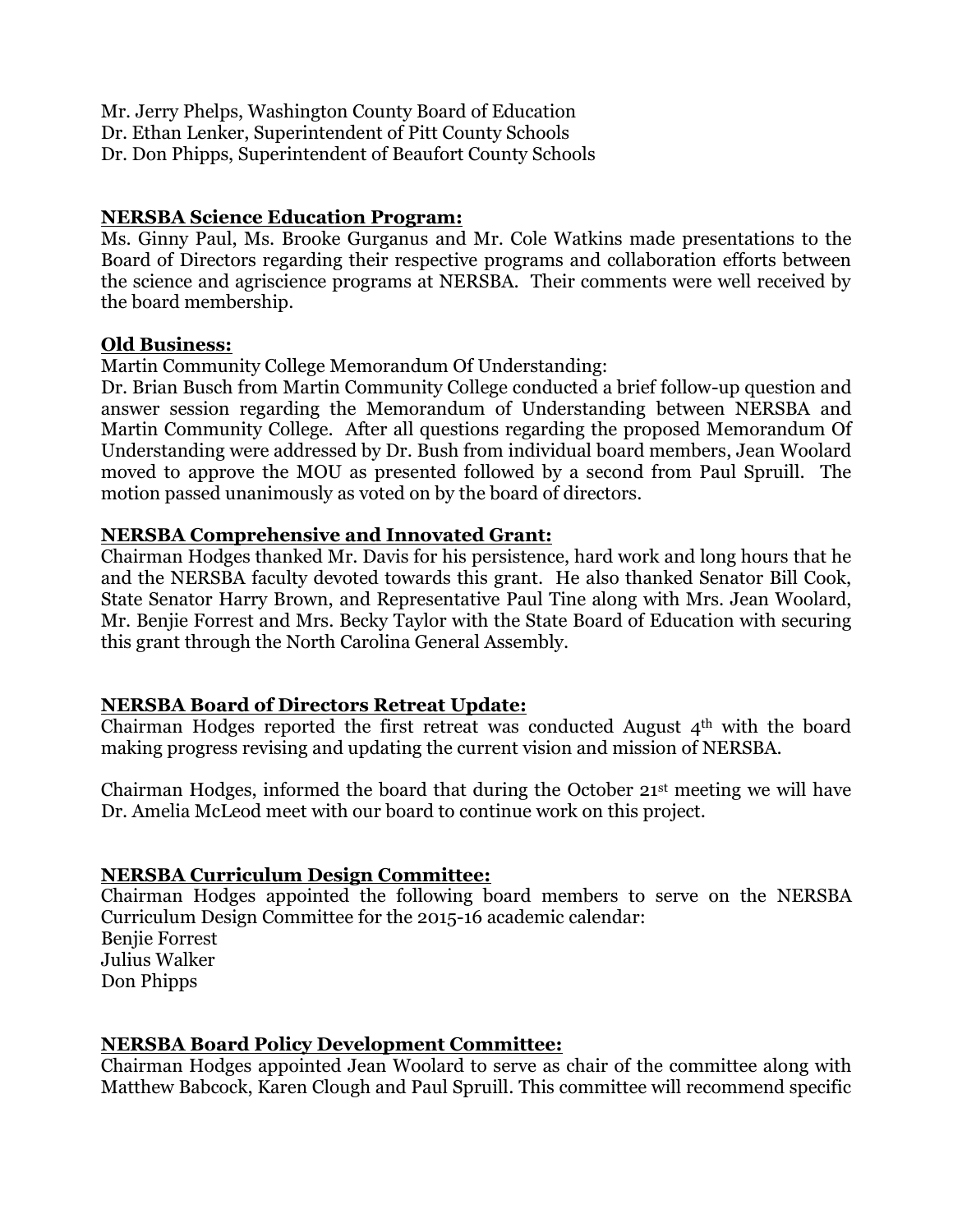policies and procedures in articulation with the North Carolina State School Boards Association for approval by our NERSBA board of director's membership.

# **NERSBA Board Membership Guidelines Committee Report:**

Mrs. Jean Woolard reported that she, along with Karen Clough and Julius Walker, have been working together with the help of Cynthia Grady, the Pitt County Schools legal counsel to develop formal guidelines for board membership and terms of service. Mrs. Brady has come to present the NERSBA appointment and terms of the Board of Directors. Copies of the policy were provided to board members with an updated list of initial date of service and terms.

During discussion, it was noted that Benjie Forrest's initial date of board membership should be changed to 2012 and expires in 2016. Mrs. Grady will make that change.

#### **New Business:**

2014-2015 Preliminary Report Card Information:

All board of directors received a preliminary copy of the schools' test data for the 2014-15 academic calendar. NERSBA has been designated with a preliminary grade of "B" based on overall scholastic performance during the previous scholastic calendar. In December 2015, report cards for all public schools throughout North Carolina will be released.

 NERSBA Scholar Enrollment: Current scholar enrollment for the 2015-2016 as of September 16, 2015:

| <b>Beaufort County:</b>   | 37 scholars |
|---------------------------|-------------|
| <b>Martin County:</b>     | 50 scholars |
| Pitt County:              | 60 scholars |
| <b>Tyrrell County:</b>    | 7 scholars  |
| <b>Washington County:</b> | 54 scholars |

The total enrollment as reported by Mr. Davis currently stands at 208 scholars.

## **Open House/FFA Alumni Update:**

Mr. Davis reported that the open house conducted in early September was very successful. This event was followed by a FFA Alumni Information Session with a follow up meeting scheduled for September 29th at 7:00 PM at our NERSBA Jamesville campus.

## **IDEA 611 Grant:**

Mr. Davis reported the school is making an application for an IDEA 611 Grant to facilitate the Exceptional Children's Program at NERSBA. Resources for this grant once approved by the North Carolina Department of Public Instruction will be approximately \$12,000.00.